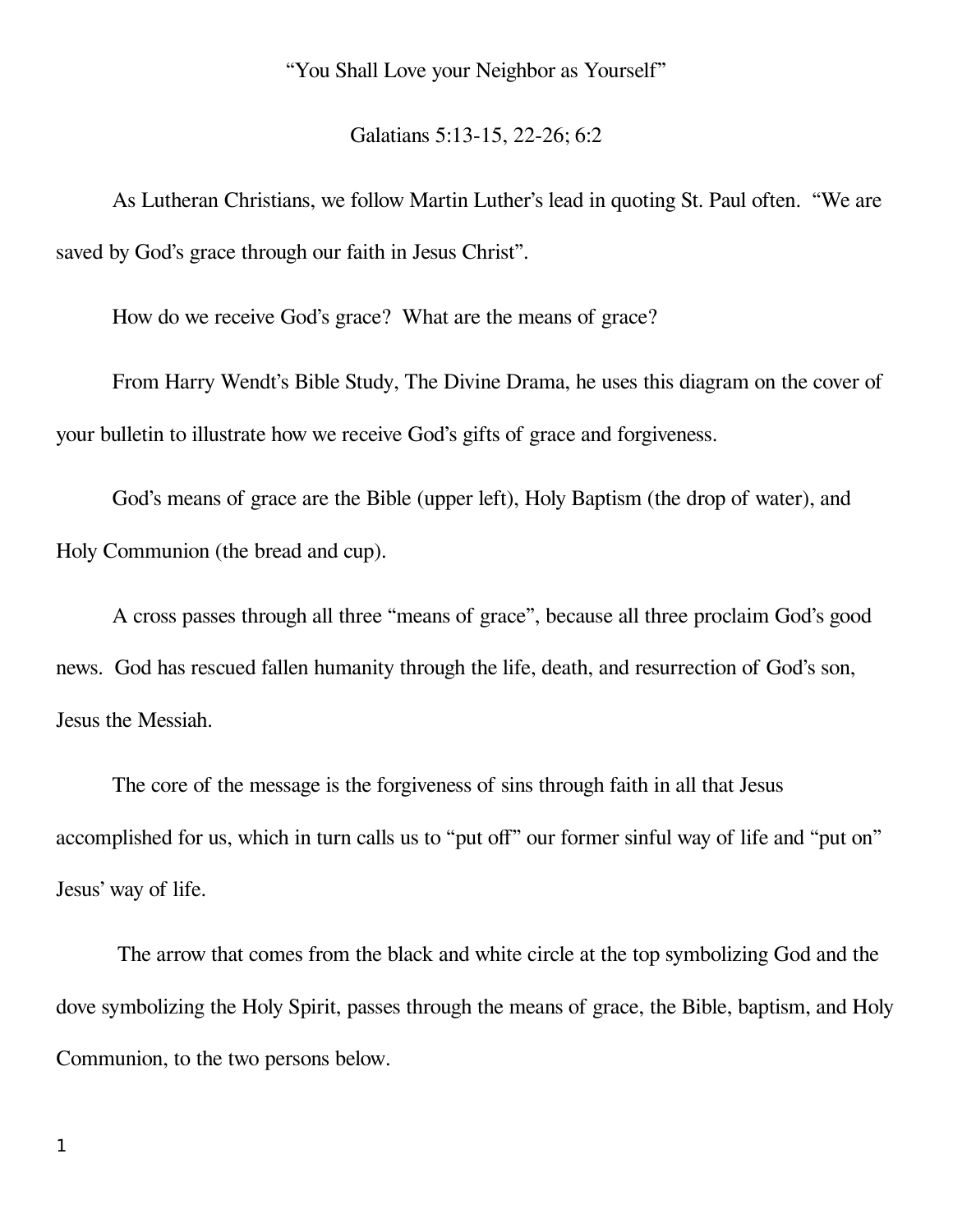The two persons have circles above their heads that symbolize turning in on ourselves, being self-centered and indifferent to God. They are subject to the power of sin.

Through the means of grace, through the Bible and the sacraments, through Christ's selfsacrifice on the cross, God seeks not only to redeem or rescue fallen humanity, but also to restore people to God's original plan. God seeks to change people from their old way of life turned in on themselves in the lower left corner, to God's new way of life so that we live to praise and serve God and serve others.

In the lower right corner, the man and woman are in a posture of praise with arms uplifted and the arrows passing through each one to the other, to serve the other. The arrow also goes back up to God because when we love and serve one another, we are loving and serving God.

In the middle, Jesus is the kneeling servant king who is crucified on the cross, to be raised from the open tomb 3 days later, ascends back to God and then comes back to us through the Holy Spirit passing through the means of grace, the Bible and the sacraments to be present with us.

That's a good summary, a good depiction of how we receive God's grace. There have always been those folks who have said that God's grace is too easy, God's grace is too free, God's grace is too cheap. Then they wrongly conclude that good deeds or good works or obedience are not an indispensable part of the Christian life. This is a huge mistake and a misunderstanding. Paul addresses this misunderstanding in several of his letters including today's second lesson from his letter to the Galatians.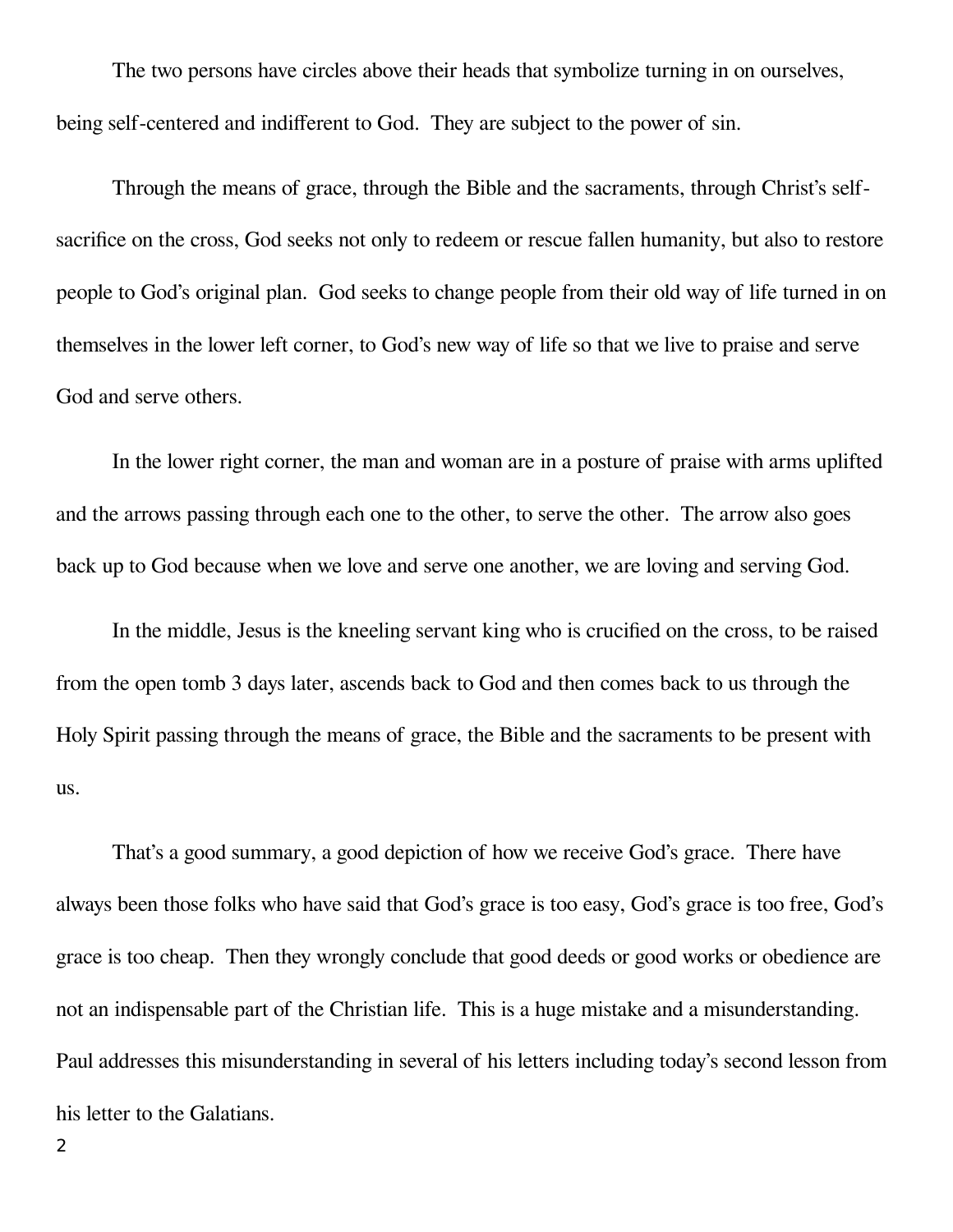St. Paul writes in Galatians 5:13-15 . . . <sup>13</sup>For you were called to freedom, brothers and sisters only do not use your freedom as an opportunity for self-indulgence,

but through love become slaves to one another. <sup>14</sup>For the whole law is summed up in a single commandment, "You shall love your neighbor as yourself." <sup>15</sup>If, however, you bite and devour one another, take care that you are not consumed by one another.

"Do not use your freedom as an opportunity for self-indulgence".

So the means of grace is coming down to us through the hearing of God's word from scripture, through Christ's presence in baptism and Holy communion, and yet we continue to turn in on ourselves, we continue to put our needs first, we continue to act like we are the center of the universe, or as Paul puts it, "we use our freedom as an opportunity for self-indulgence".

Instead, Paul reminds us that "through love we become slaves to one another!" Then he quotes Jesus in verse 14 . . . "For the whole law is summed up in a single commandment, you shall love your neighbor as yourself".

Out of gratitude for the gifts of grace and forgiveness, we become slaves to one another and love our neighbors as ourselves.

Jesus said in Matthew 5:16 . . . "Let your light so shine before others, that they may see your good deeds and glorify your father in heaven". John 13:14 . . . "By this everyone will know that you are my disciples, if you love one another."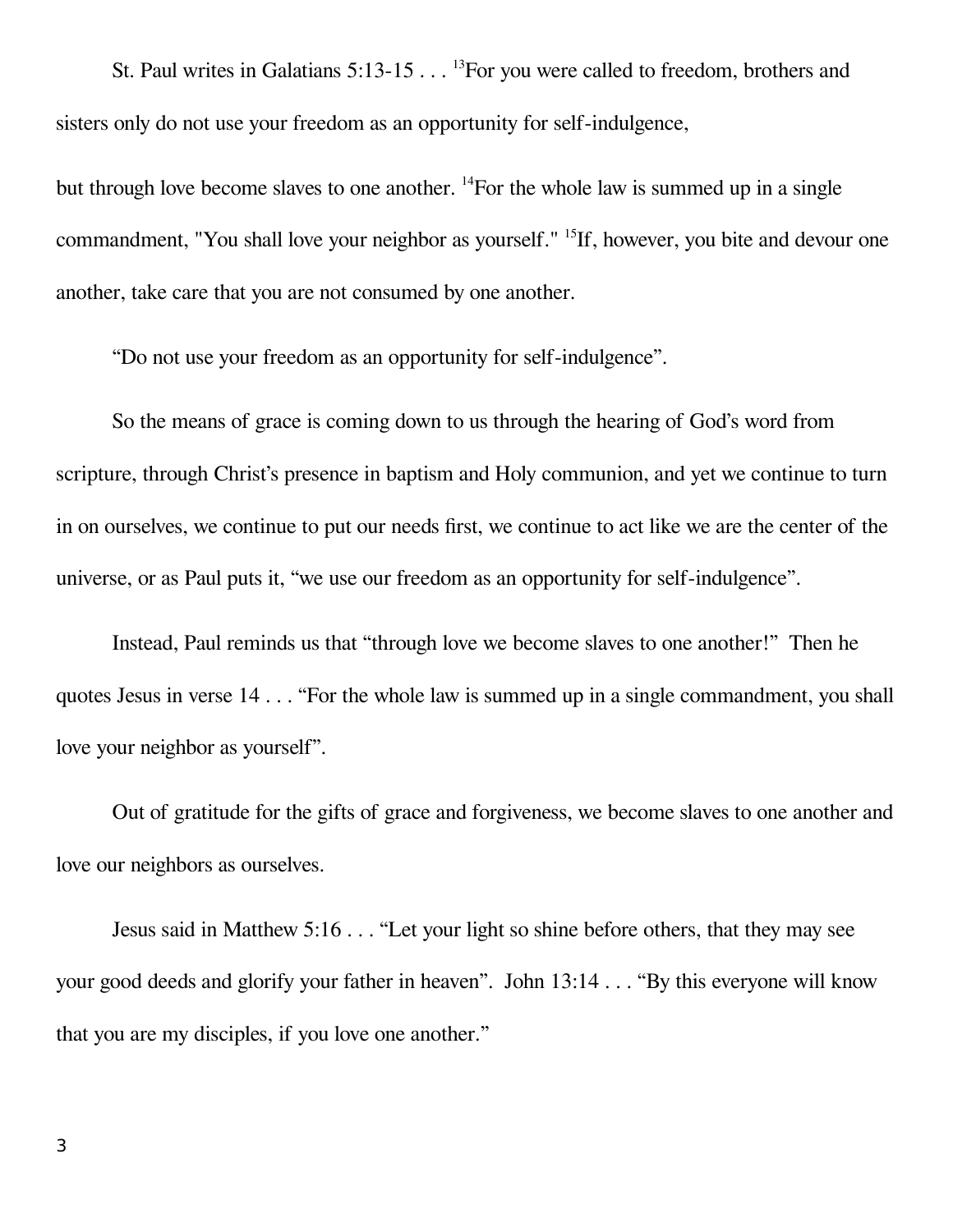When we're together in that bottom right corner with the Holy Spirit passing through us to another whom we're loving, serving, and forgiving; then we become a means of grace as God works through us individually and as a church to give away again; to pass on God's gift of grace through every single one of our ministries.

Paul reminds us in verse 26 that there will be times when we find ourselves in that bottom left corner. He wrote . . . "Let us not become conceited, competing against one another, envying one another."

In verses 22-25, Paul describes the contrast between being turned in on ourselves and being turned outward to serve others and God  $\ldots$ <sup>22</sup>By contrast, the fruit of the Spirit is love, joy, peace, patience, kindness, generosity, faithfulness, <sup>23</sup>gentleness, and self-control. There is no law against such things. <sup>24</sup>And those who belong to Christ Jesus have crucified the flesh with its passions and desires. <sup>25</sup>If we live by the Spirit, let us also be guided by the Spirit.

Guided by the Spirit to do good works out of gratitude for the gift of grace and salvation. Guided by the Spirit to live the fruits of the Spirit. Just imagine what our world would be like if our world leaders starting with our own leader, became just a little less conceited, competed less against one another, and stopped envying one another.

In the midst of all the turning in on ourselves that we experience everyday out there in our world, we have a place and a congregation where we can come and receive God's grace through scripture and the sacraments that turns us outward to live by the fruits of the Spirit.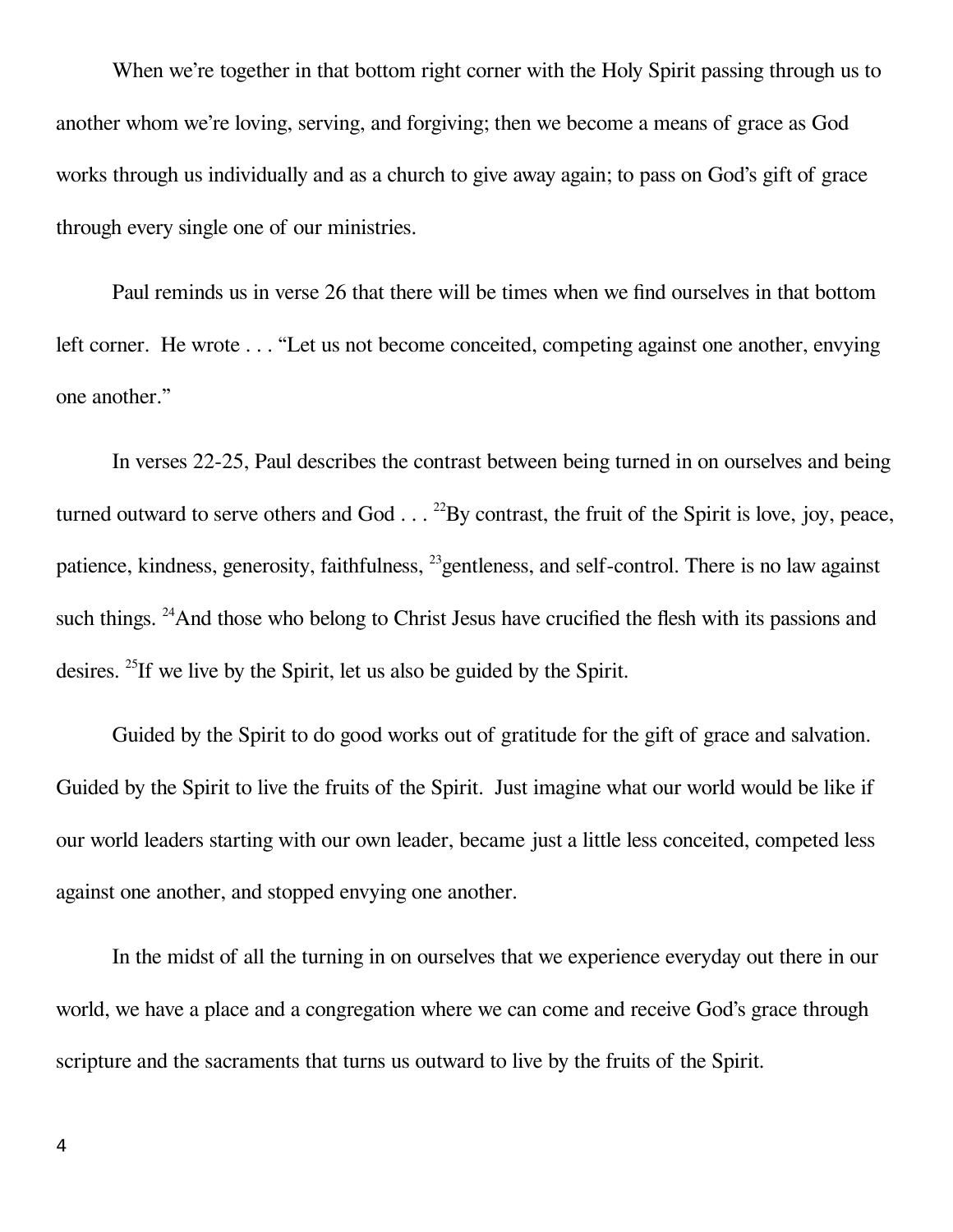"The fruit of the Spirit is love, joy, peace, patience, kindness, generosity, faithfulness, gentleness, and self-control".

When we live by the fruits of the Spirit, it is contagious. We connect with one another and we connect with God. As God is serving, we serve. As God is unselfish, we are unselfish. As God is gracious, we are gracious. As God is forgiving, we are forgiving.

As God is encouraging, we are encouraging. As God bared our burdens on the cross, we bare one another's burdens.

In his book *The Easy Yoke,* Doug Webster tells a story about an idealistic college student who ended up on a mission trip to one of the more dangerous housing projects in Philadelphia. A brand-new Christian, this wide-eyed urban missionary didn't have a clue how to evangelize the inner city. Frightened and anxious to share his new faith, the young man approached a very large tenement house. Cautiously making his way through the dark, cluttered hallways, he gingerly climbed up one flight of stairs to an apartment. He knocked on the door, a woman holding a naked howling baby opened it. She was smoking and not in any mood to hear some white, idealistic college boy tell her about Jesus. She started cursing him and slammed the door in his face. The young man was devastated.

He walked out to the street, sat on the curb, and wept. *Look at me. How in the world could someone like me think I could tell anyone about Jesus?* Then he remembered that the baby was naked and the woman was smoking. The plan forming in his head didn't seem terribly *spiritual,*  b*ut . . .*